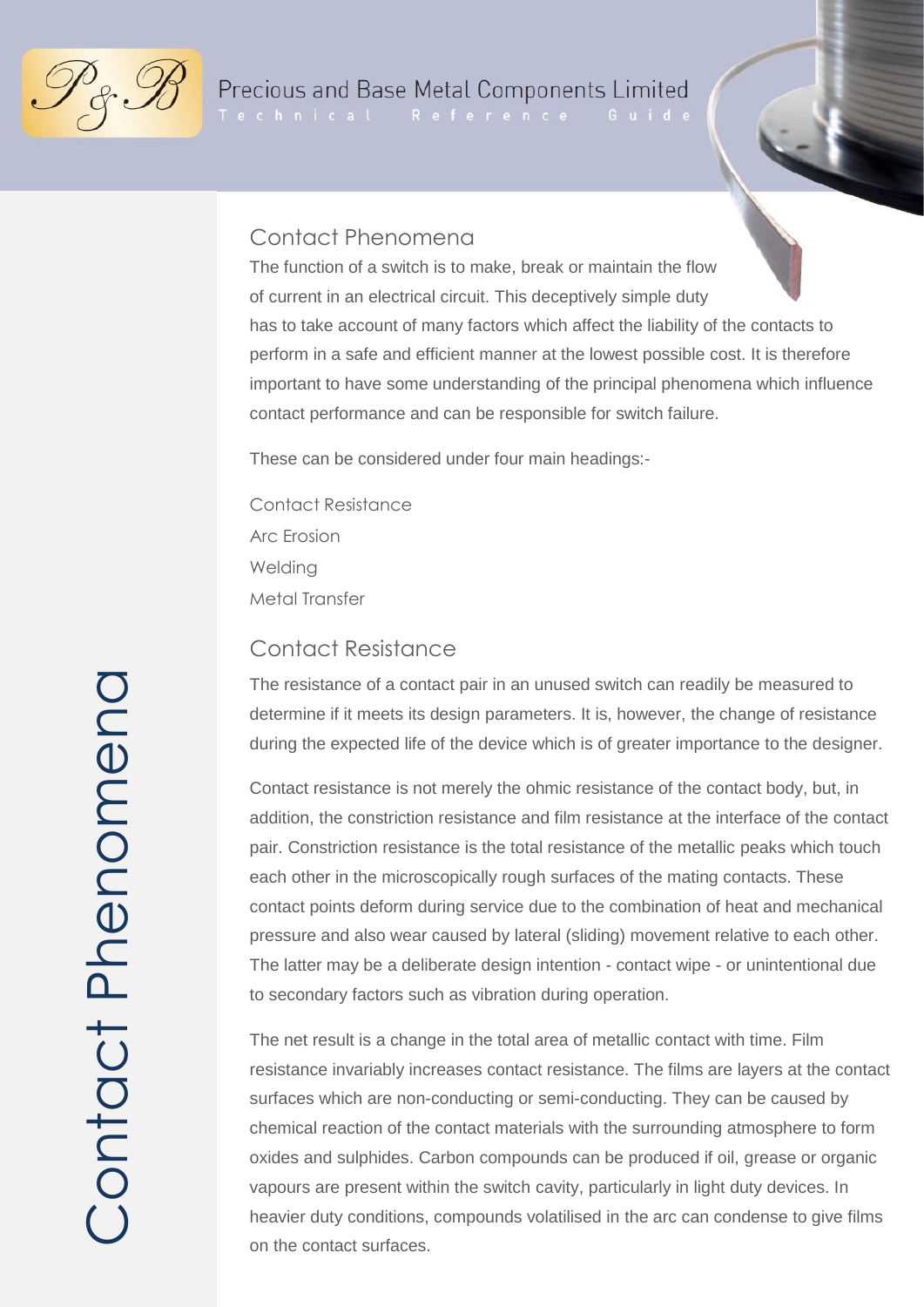

Technical Reference

Material selection is particularly important in low voltage operation (i.e. below 10V). Sulphide films which form on silver are not readily broken unless there is a strong mechanical wiping action in the switch. Alloying silver with palladium or gold reduces the formation of sulphides. Platinum-group metals are tarnish resistant but may cause the formation of resistive "brown powder" compounds by catalytic reaction with organic vapours. Gold offers the best resistance to film formation but at a high cost. This can be minimised in the production of contact strip by seam welding or roll-bonding gold to the contact face and then reducing the thickness of the layer by subsequent rolling operations. Gold can also be applied as an electroplated layer to partially formed or finished contacts.

The effect of tarnish films on contact resistance becomes progressively less important with increasing voltage where arc erosion and welding assume greater significance. Silver is more widely used, although some wipe may still be necessary.

#### Arc Erosion

An arc occurs in an energised circuit as the contacts open providing that the voltage is above the minimum value for the contact materials. As the contact force approaches zero, contact resistance rises rapidly and the resultant heat causes melting and volatilisation of the contact surfaces. The metallic ions become entrained in the arc making it conductive; the circuit cannot be broken until the arc is extinguished. Whilst the arc exists, the energy produced causes further boiling of the metal surfaces with consequent loss of contact material and continued support for the arc. The loss of material due to arc erosion is of major importance in relation to the life of the contact.

Arcing also occurs during closure of the contacts on the make sequence. This is due to contact bounce occurring immediately after the circuit is energised, giving rise to several arcs of short duration. In most instances, much of the evaporated metal is redeposited on the contact surfaces, which remain relatively cool. With high current devices utilising high closing forces however, the arcs may be prolonged and become much hotter, giving significant erosion. Contact welding can also occur in extreme cases. There are many interacting factors which govern arc erosion including circuit characteristics, dynamics of the operating mechanism, the size, shape and material of the contacts, moulding material and many others. The complex interactions between these factors make it impossible to provide a universal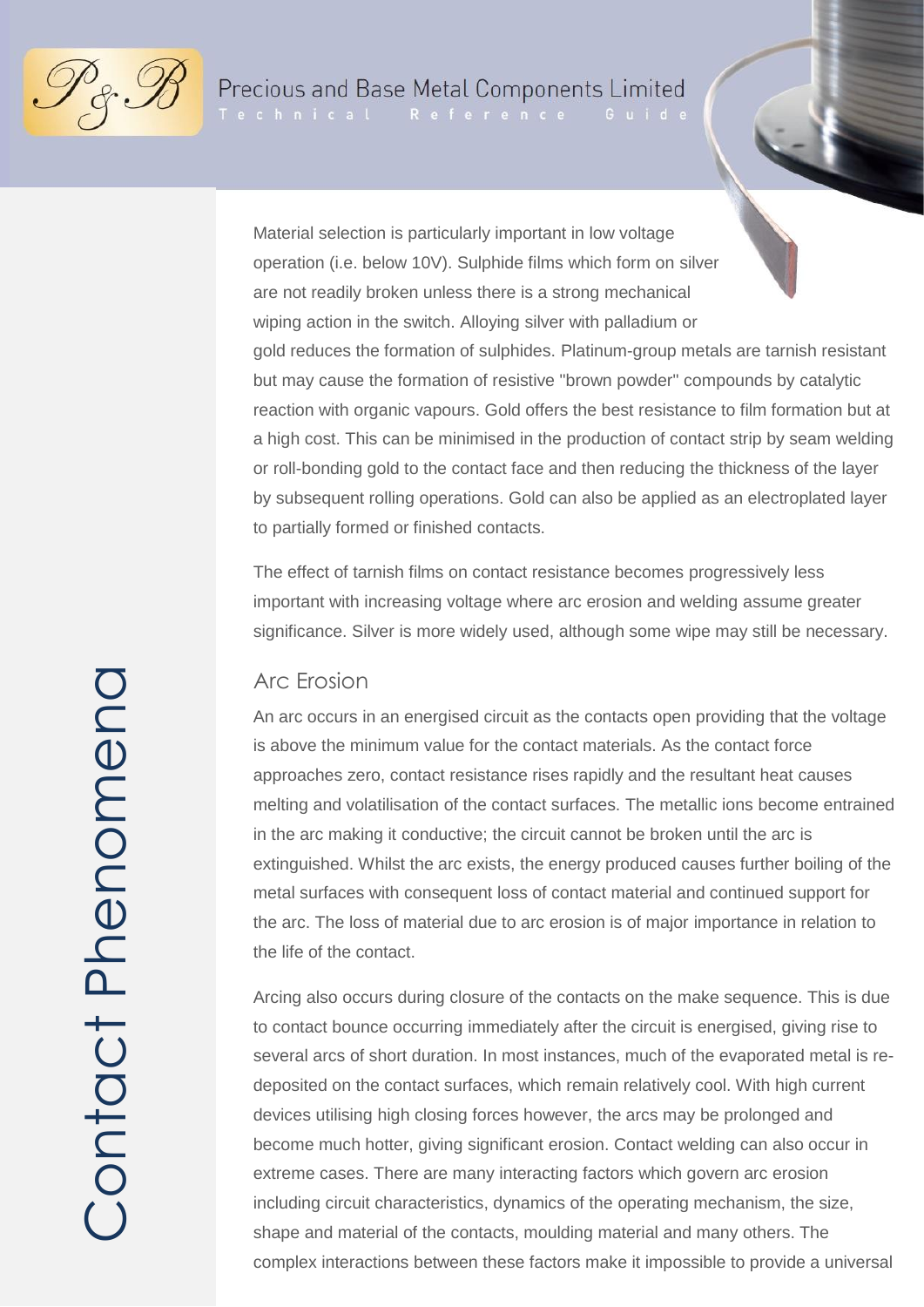

Technical Reference



formula to predict contact life. The switch designer may have to resort to a variety of arc control devices to limit the duration of the arc to obtain an acceptable life.

The contact material is the supplier of metallic ions which prolong the arc and also the principal route by which heat is absorbed. Materials which resist arc erosion are therefore tailored to reduce volatility at high temperatures without compromising the high thermal conductivity essential for cooling. In high energy arcs, materials such as platinum and tungsten give the greatest resistance to arc erosion due to their high densities, high melting points and low volatility. Other materials incorporate metal oxides which sublime at arc temperatures thus extracting heat and reducing the conductivity of the arc. Examples of these are oxides of cadmium, tin, tungsten and molybdenum. These are distributed within a silver matrix by two principal manufacturing procedures - internal oxidation of wrought alloys of silver/cadmium and silver/tin or by consolidation of mixed powders.

Nickel also confers better arc resistance because of its low volatility. It is insoluble in silver and therefore materials of this type are made from mixed powders; the mixture is sufficiently workable to permit the production of ductile wrought strip and wire forms.

#### **Welding**

Spontaneous welding together or sticking of a pair of contacts in service is one of the more serious contact phenomena because of the possibility that the circuit may remain unbroken and constitute a hazard. Furthermore, a permanent weld may terminate the life of a switch even though no appreciable wear of the contacts or other components has taken place.

There are two principal means by which contacts weld together and in each case the contacts become attached as a result of molten metal solidifying while the contacts are, momentarily at least, closed.

### Static Welding

This form of contact welding occurs due to resistance heating of closed contacts and therefore has similarities to the metallurgical manufacturing process of resistance or butt welding. It arises when a high current is passed, for example during fault conditions. Even where a circuit is protected by a fuse, the peak current reached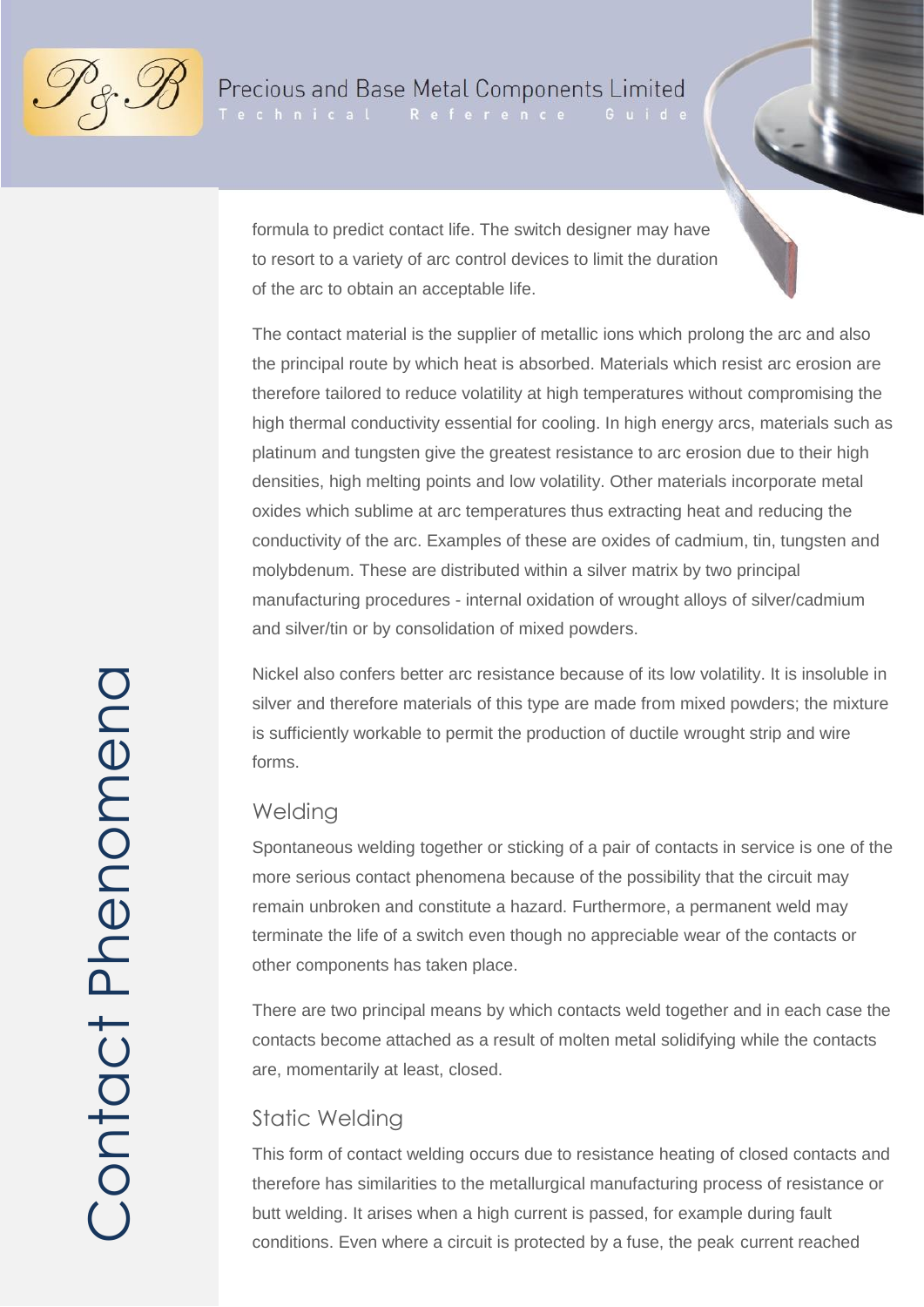

Technical Reference

before the fuse finally breaks the circuit may be many times the fuse rating and more than sufficient for contacts in a closed switch to weld. The magnetic field arising from a high current surge may further contribute to the weld by opposing the force holding the contacts together so that contact resistance rises and more heat is generated. In the critical condition, where the magnetic force opposing the contact force reduces it to zero so that the contacts just lift apart, a particularly strong "quasi-static" weld can occur.

In situations where static welding is a strong possibility it is usual to ensure that contact resistance is kept to a minimum, by providing a high contact force. A low resistivity contact material would also be applicable. However, where very high currents may pass, such as in circuit-breaker applications, contact forces and release forces may not be high enough to prevent welding-on of a material such as silver. In such cases a composite material containing a refractory component, such as silvertungsten or silvertungsten carbide, is usually preferred. Alternatively, where erosion can be kept to an absolute minimum, such as in the modern designs of currentlimiting circuit-breakers, silvergraphite is preferred.

#### Dynamic Welding & Contact Bounce

The second form of welding, known as dynamic welding, also has similarities to a metallurgical manufacturing process because it is, in effect, arc-welding. It occurs when contacts close onto molten metal pools produced by arcing and it is of particular concern in respect of relays and contactors in which arcs are drawn as the contacts bounce on the make.

Although it is not generally realised, contacts almost always bounce on the make and the overall bounce time can last for several milliseconds. The bounce pattern is frequently a complex one, partly due to inertial forces associated with contact impact, armature closure and the reactions of other moving parts. It is also affected by magnetic and vapour pressure forces, including arc blow-off, which vary according to the point-on-wave at which make occurs. It is for these latter reasons that measurements of bounce under load usually show more variation and greater average bounce durations than those made off-load.

Whilst contact bounce is largely a function of the mechanics of the switch it is rarely possible to eliminate it and so it is often necessary to select a contact material with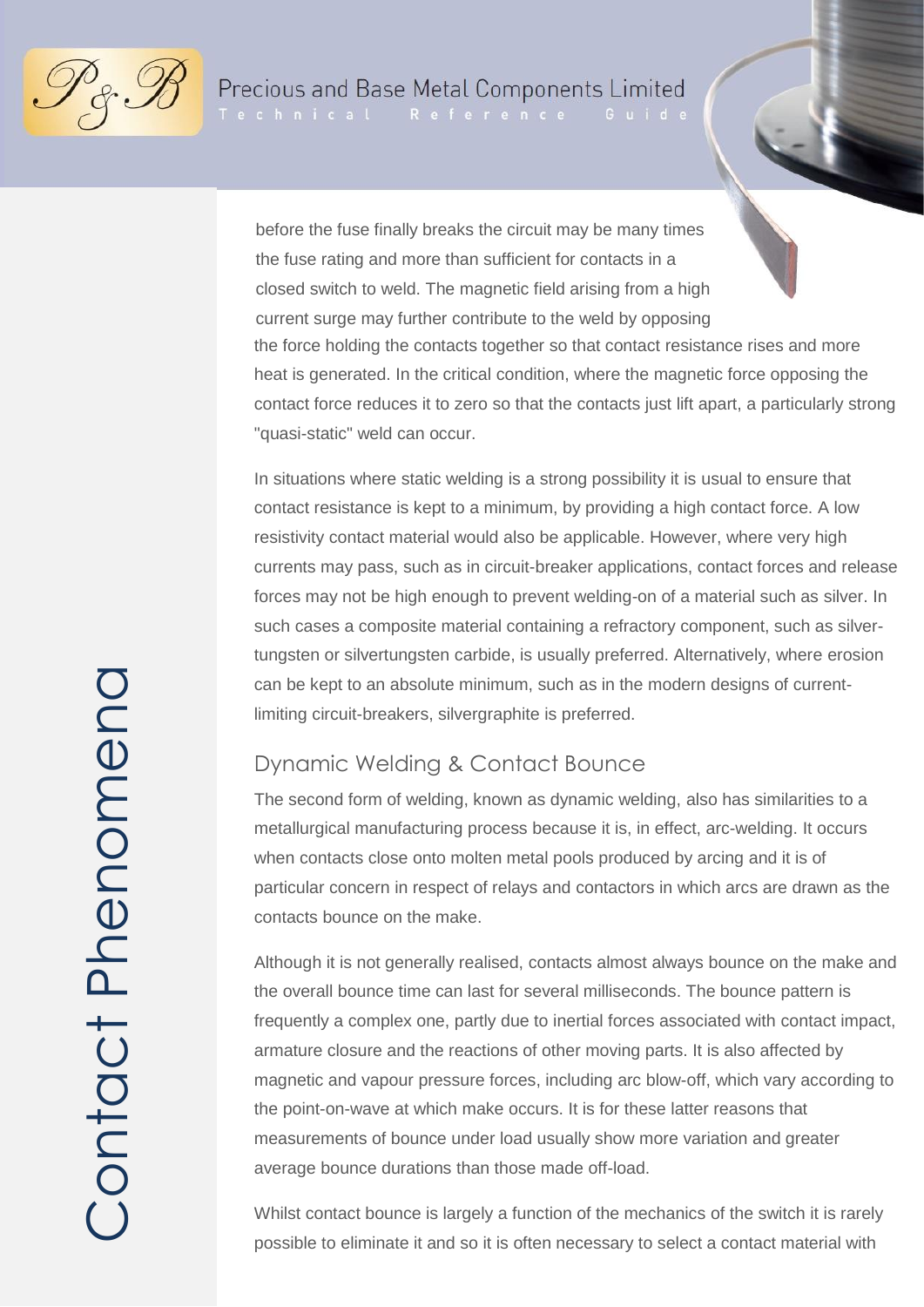

.<br>Technical Reference

resistance to dynamic welding. The usual approach is to consider a grade of silver-cadmium oxide or silver tin-oxide since these are not readily wetted by the arc-melted metal and hence the possibility of welding is minimised.

### Material Transfer

There are two types of transfer to be considered – fine transfer and arc transfer. They are caused by different conditions.

Fine transfer is most common in low-voltage DC circuits and is characterised by a build-up of material on one contact surface by transfer from the mating contact. The effect is due to the polarity of the circuit where build-up occurs on the negative contact as the contacts separate under non-arcing conditions. Transfer can occasionally appear in the reverse direction due to the effects of current, inductance and the contact materials employed.

As the contacts separate, contact resistance rises and a molten bridge forms as a result of resistance heating. As the contacts separate, the bridge breaks asymmetrically to give build-up on one contact face due to metal lost from the other. During repeated operations this process continues to eventually generate a pip and crater configuration. In extreme cases the two faces can become mechanically locked together so that the contacts will not separate.

### Arc Transfer

During arcing, some metal atoms evaporated from a contact are transferred to the opposing contact. Under DC conditions this arc transfer tends to occur from the positive to the negative contact when the contacts are separated by a gap of less than about one micron and in the opposite direction for larger gaps. In the AC circuit the transfer is of course periodic. Cooling at the arc root, particularly at the anode, is important in reducing arc erosion as we shall explain.

In the case of an arc at break, metal is lost first from the anode, which is heated by the bombardment of high-energy electrons. As contact separation progresses, the anode spot increases in size and is therefore more efficiently cooled than is the cathode spot. As a result, there is a transition from an anode dominated arc to a cathode dominated arc in which metal is lost principally from the cathode, owing to